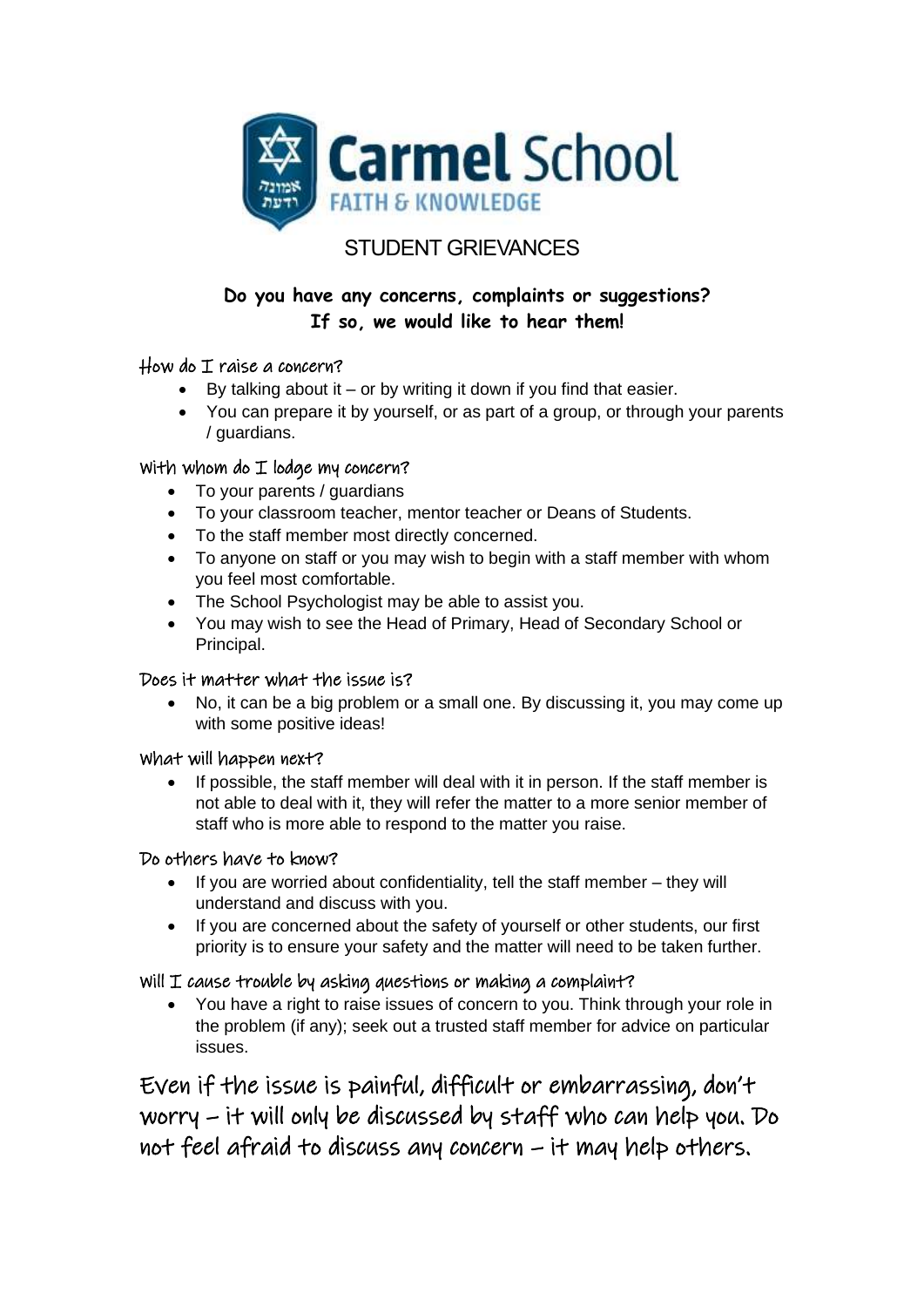## **Feedback Channels for Students**

At Carmel, our service commitment is to respond to emails within 24 hours (1 working day). Responses may be in the form of an email reply, a phone call or a face-to-face discussion. Please make it clear at the time of your grievance if you require a written response from the School.

In order to get your query attended to quickly, efficiently and directly, it is best to contact the person the most appropriate person, with the right knowledge and access to the necessary information to help resolve the grievance. The following provides a summary of the correct feedback channel for each campus:

## **ELC and Primary School**

- Speak to your classroom teacher.
- If your classroom teacher is unable to assist, please email or speak to Mrs [Debbie Bolton,](mailto:debbie.bolton@carmel.wa.edu.au) Head of Primary.
- If your query relates to Jewish studies or Hebrew, first speak to your Jewish Studies or Hebrew teacher. If they are unable to assist, please speak to or email Mrs [Debbi Benn,](mailto:debbi.benn@carmel.wa.edu.au) Head of Jewish Studies and Hebrew in the Primary School.
- If you are unsure of who to approach, please speak to or email [Mrs](mailto:jacqui.orsin@carmel.wa.edu.au) [Jacqui Osrin](mailto:jacqui.orsin@carmel.wa.edu.au) who will guide you appropriately.

#### **Secondary School**

- For day to day administrative matters (notices, to explain absences etc), please contact your mentor teacher. Names and email addresses of all mentors (and teachers) can be accessed via SEQTA on your timetable.
- For matters relating to your learning in a particular subject, please start by emailing your teacher. If they are unable to assist, please contact the relevant Head of Learning Area.
	- o Mr [Stephen George](mailto:stephen.george@carmel.wa.edu.au) (Maths)
	- o [Mrs Nicola Dunn](mailto:nicola.dunn@carmel.wa.edu.au) (Science)
	- o Mr [Jon O'Brien](mailto:jonathanO) (English for 2022)
	- o Mr [Michael Duthie](mailto:michael.duthie@carmel.wa.edu.au) (VAPA)
	- o Mr [Simon Lawrence](mailto:lawsims@carmel.wa.edu.au) (Jewish Studies and Hebrew)
	- o Mr [Chris Quelch](mailto:chris.quelch@carmel.wa.edu.au) (HPE)
	- o Mrs [Cherie Russell](mailto:cherie.russell@carmel.wa.edu.au) (HASS)
- For matters relating to your pastoral care and wellbeing, please contact your Dean of Students.
	- o Mrs [Shohan Taub](mailto:shohan.taub@carmel.wa.edu.au) (Years 7, 9, and 11)
- If you require further assistance, please contact Mr [Dean Shadgett,](mailto:dean.shadgett@carmel.wa.edu.au) Head of Secondary.
- If you are unsure of who to approach, please contact Mrs Zsuzsi [Shuhandler](mailto:zsuzsi.shuhandler@carmel.wa.edu.au) who will guide you appropriately.